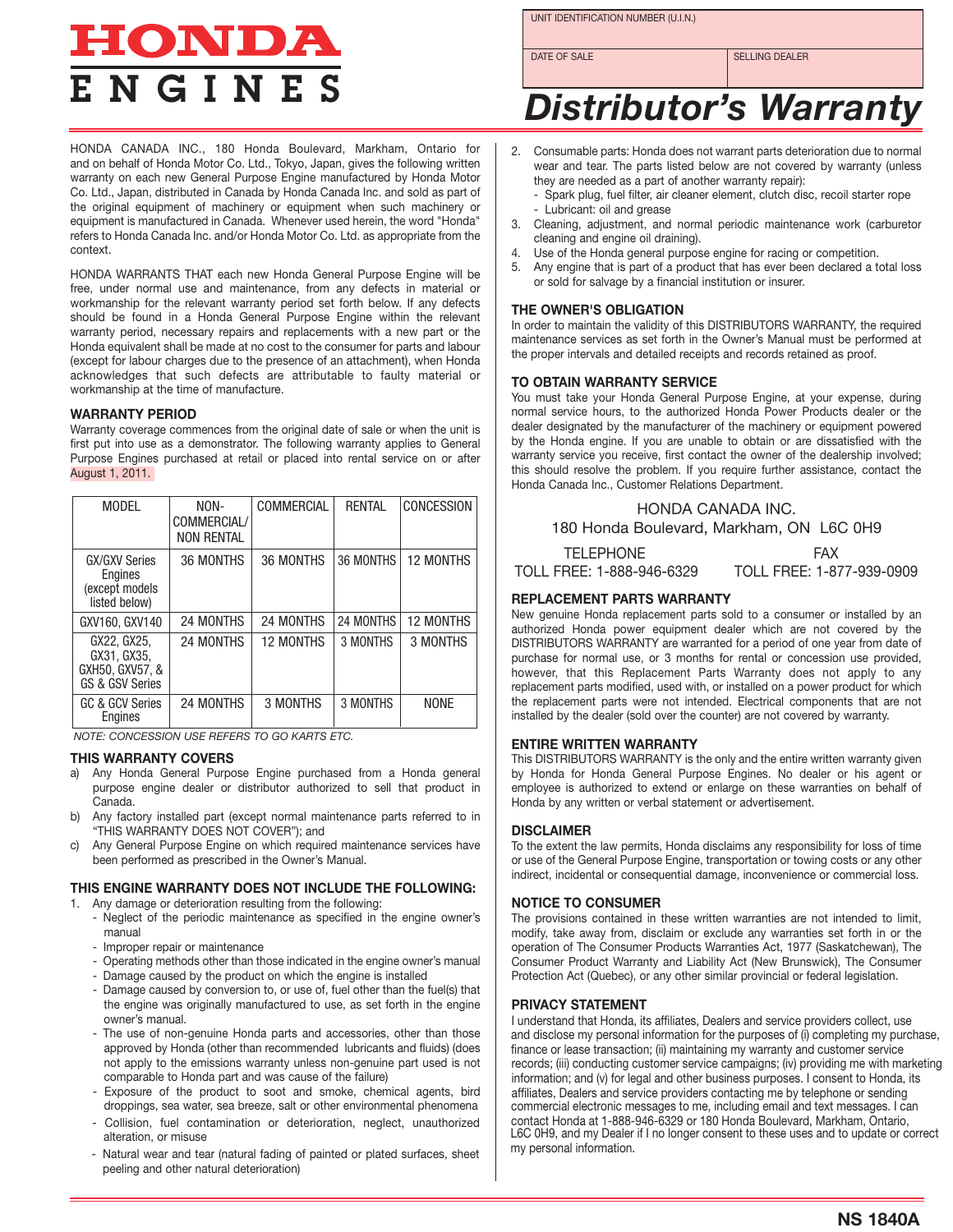

# *Emission Control System Warranty*

Your new Honda Power Equipment engine complies with the U.S. EPA, Environment Canada, and State of California emission regulations (models certified for sale in California only). American Honda Motor Co., Inc. provides the emission warranty coverage for engines in the United States and its territories. Honda Canada Inc. provides the emission warranty for engines in the 13 provinces and territories of Canada. In the remainder of this Emission Control System Warranty, American Honda Motor Company Inc. and Honda Canada Inc. will be referred to as Honda.

#### **YOUR WARRANTY RIGHTS AND OBLIGATIONS:**

#### **California**

The California Air Resources Board and Honda are pleased to explain the emission control system warranty on your 2013 and later Honda Power Equipment engine. In California, new spark-ignited small off-road equipment engines must be designed, built, and equipped to meet the State's stringent anti-smog standards.

#### **Other States, U.S. territories, and Canada**

In other areas of the United States and in Canada, your engine must be designed, built, and equipped to meet the U.S. EPA and Environment Canada emission standards for spark-ignited engines at or below 19 kilowatts. Specific Honda products that do not meet the California emissions regulations can be identified by a "Not for sale in California" decal.

#### **All of the United States and Canada**

Honda must warrant the emission control system on your power equipment engine for the period of time listed below, provided there has been no abuse, neglect, or improper maintenance of your power equipment engine. Where a warrantable condition exists, Honda will repair your power equipment engine at no cost to you including diagnosis, parts, and labor.

Your emission control system may include such parts as the carburetor or fuel injection system, the ignition system, and catalytic converter. Also included may be hoses, connectors, and other emission-related assemblies (see page 2 for additional covered parts).

#### **OWNER'S WARRANTY RESPONSIBILITY:**

As the power equipment engine owner, you are responsible for the performance of the required maintenance listed in your owner's manual. Honda recommends that you retain all receipts covering maintenance on your power equipment engine, but Honda cannot deny warranty coverage solely for the lack of receipts or for your failure to ensure the performance of all scheduled maintenance.

As the power equipment engine owner, you should however be aware Honda may deny you warranty coverage if your power equipment engine or a part has failed due to abuse, neglect, improper maintenance, or unapproved modifications.

You are responsible for presenting your power equipment engine to a Honda Power Equipment dealer as soon as a problem exists. The emission related warranty repairs should be completed in a reasonable amount of time, not to exceed 30 days. If you have any questions regarding your emission warranty rights and responsibilities, you should contact the Honda office in your region:

> American Honda Motor Co., Inc. Power Equipment Customer Relations 4900 Marconi Drive Alpharetta, Georgia 30005-8847 Telephone: (888) 888-3139 Email: powerequipmentemissions@ahm.honda.com or Honda Canada Inc. Power Equipment Customer Relations Visit www.honda.ca for contact information. Telephone: (888) 946-6329

#### **WARRANTY COVERAGE:**

Honda power equipment engines sold in the United States and Canada are covered by this warranty for a period of two years from the date of delivery to the original retail purchaser or the length of the Honda Distributor's Limited Warranty, whichever is longer. This warranty is transferable to each subsequent purchaser for the duration of the warranty period.

If any emission-related part on your engine is defective, the part will be repaired or replaced by Honda without charge for diagnosis, parts, or labor. All defective parts replaced under this warranty become the property of Honda. A list of warranted parts is on the reverse side of this warranty statement. Normal maintenance items, such as spark plugs and filters, that are on the warranted parts list are warranted up to their required replacement interval only.

Honda will also replace other engine components damaged by a failure of any warranted part during the warranty period.

Only Honda approved replacement parts may be used in the performance of any warranty repairs and must be provided without charge to the owner. The use of replacement parts not equivalent to the original parts may impair the effectiveness of your engine emission control system. If such a replacement part is used in the repair or maintenance of your engine, and an authorized Honda dealer determines it is defective or causes a failure of a warranted part, your claim for repair of your engine may be denied. If the part in question is not related to the reason your engine requires repair, your claim will not be denied.

> **American Honda Motor Co., Inc. - Honda Canada Inc. February 2013** *Page 1 of 2*